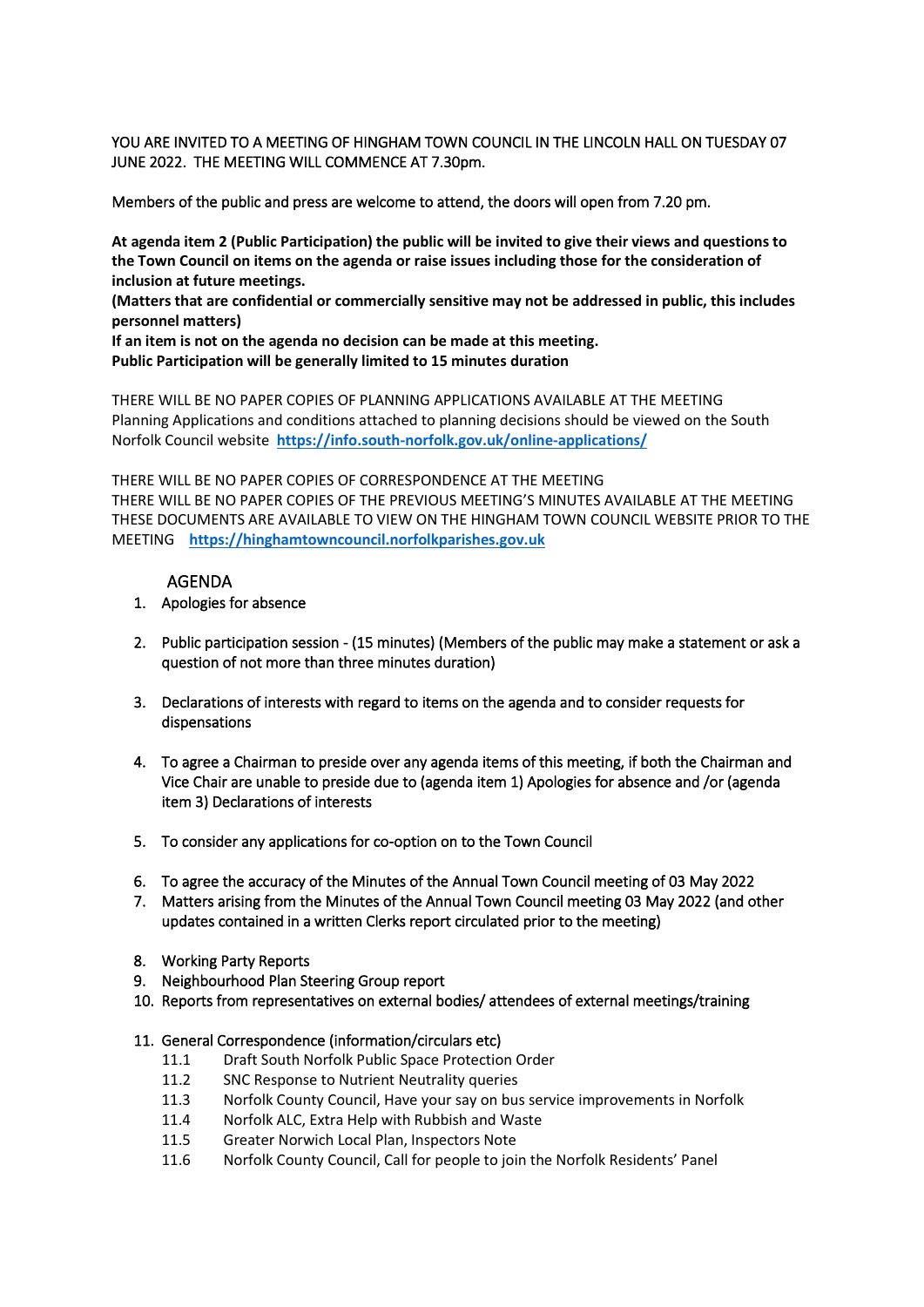- 12. Correspondence (not for public inspection) as addressed directly to Hingham Town Council (from residents etc. and may contain personal information)
	- 12.1 Resident, Car Parking rear of Market Place
	- 12.2 Resident, Dangerous pavement camber Attleborough Road
	- 12.3 TTSR Important information relating to your Grounds Maintenance Service and the Changes in legislation for Red Diesel
- 13. To discuss and agree any required responses/actions in relation to any item(s) of correspondence
- 14. District Councillor's report
- 15. County Councillor's report

### 16. Planning Decisions

- 16.1 2022/0780: Dormer to existing roof to the rear elevation. The Coach House Chapel Street Hingham Norfolk NR9 4JH Withdrawn
- 16.2 2022/0495: |Discharge of conditions 3 and 4 from 2021/1850 (3) materials, (4) Landscaping scheme. Barn At The Old Dairy Watton Road Farm Watton Road Hingham Norfolk - Approved

## 17. Planning Applications (as notified by SNC for consultation)

None at time of publishing the agenda

18. Information regarding other planning applications where the Town Council is not a consultee , (for information only)

None at time of publishing the agenda

# Item 19 to 28 Finance

- 19. To note the date of the next meeting of the Finance Committee, scheduled 19 July 2022
- 20. To agree that the Finance Committee are to approve any Accounts for Payment due (noting there is no scheduled meeting of the Town Council in August)
- 21. To approve the Annual Governance Statement for the annual return 2021/22
- 22. To approve the Accounting Statement for the annual return 2021/22
- 23. To receive and discuss any information provided by Utility Aid (regarding Utility Bills) and agree any actions
- 24. To acknowledge receipt of the £300 Jubilee Grant from South Norfolk Council and agree to forward the fund to the Hingham Playing Field Association
- 25. To Consider making a Donation from the Town Council to the Hingham Playing Field Association if they have expressed a shortfall in funds following the Jubilee Celebrations
- 26. To consider a grant application from the short mat bowls club (if all relevant information is received in time)
- 27. Proposal for monthly payment for street light energy to be made upon receipt of invoice to ensure account does not accrue late payment fees (payment to be noted at the next Town Council meeting)